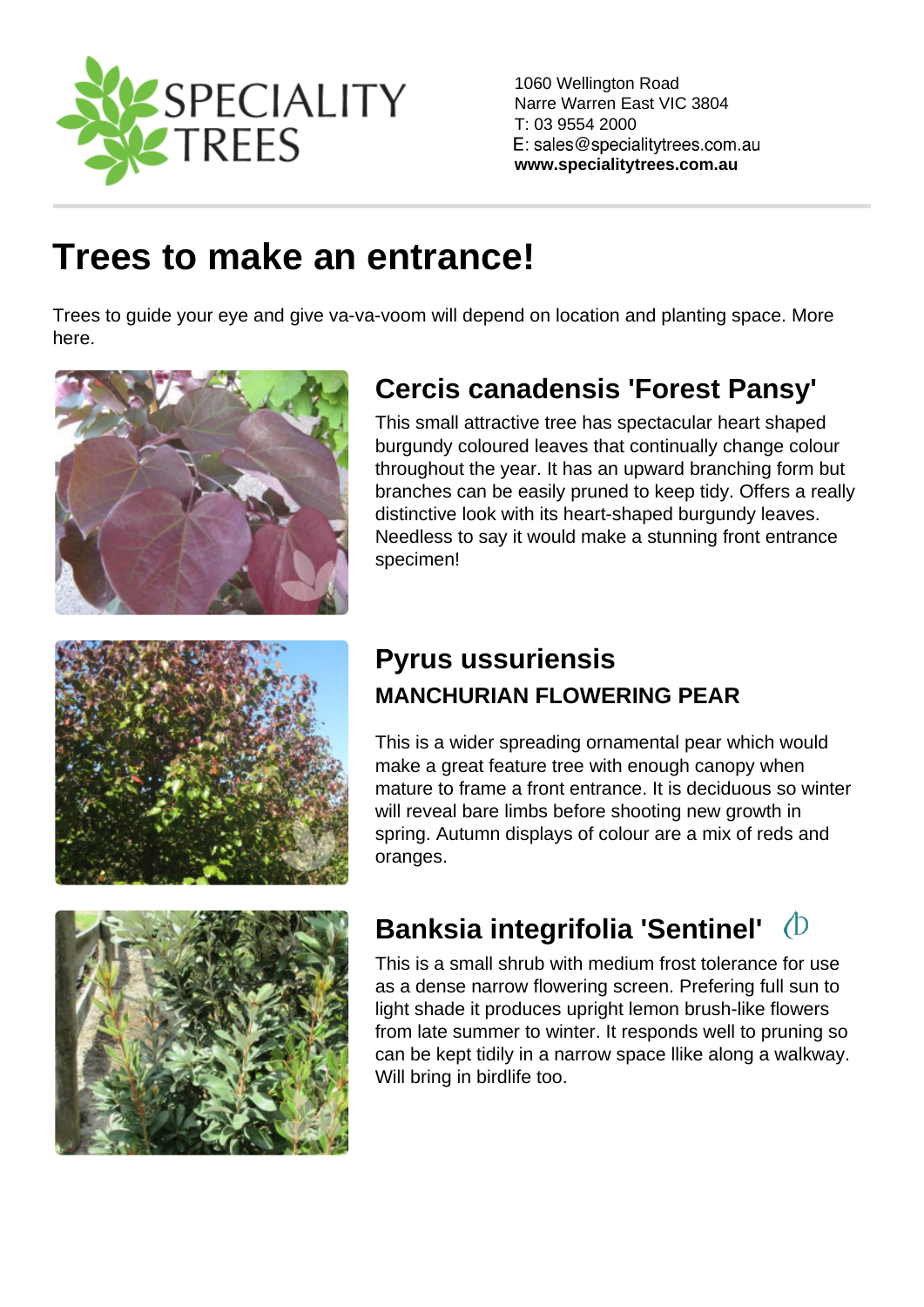#### [Magnolia x soulangeana 'Vulcan'](https://www.specialitytrees.com.au/trees/magnolia-x-soulangeana-vulcan-m3ljm)

This deciduous magnolia produces magnificent deep magenta flowers in late winter before green leaves reappear and drop in autumn. So it's true flowering brilliance happens when most things are bare and colourless. A beautiful selection around a front entrance and at 6m tall can provide canopy.

#### [Magnolia grandiflora 'Teddy Bear'](https://www.specialitytrees.com.au/trees/magnolia-grandiflora-teddy-bear-fm0hp)

This is a stunning evergreen Magnolia growing to 4m with rounded and cupshaped leaves that are held tightly on the tree, adding to its dense form. Glossy leaves have a soft furry underside and its flowers are gloriously big and white. The size and shape of this Magnolia lends itself well with a row planting making a full and dense green wall.

#### [Syzygium australe 'AATS' PBR](https://www.specialitytrees.com.au/trees/syzygium-australe-aats-pbr-pinnacle-tm-po6gz)  [Pinnacle TM'](https://www.specialitytrees.com.au/trees/syzygium-australe-aats-pbr-pinnacle-tm-po6gz)

This is a more narrow growing Syzygium, growing to 2-3m wide is ideal for hedges and screens in narrow places. With glossy deep green foliage use it as a feature, like Italian pencil pines, down a driveway or up a footpath to the front door.

## [Cercis canadensis](https://www.specialitytrees.com.au/trees/cercis-canadensis-cf4k7)  EASTERN REDBUD

This striking tree also has beautiful broad heart-shaped green leaves that turn yellow in autumn. The dark branches have a distinctive zigzag growth habit. Growing taller than 'Forest Pansy' it would make a lovely specimen tree for a canopied entrance.